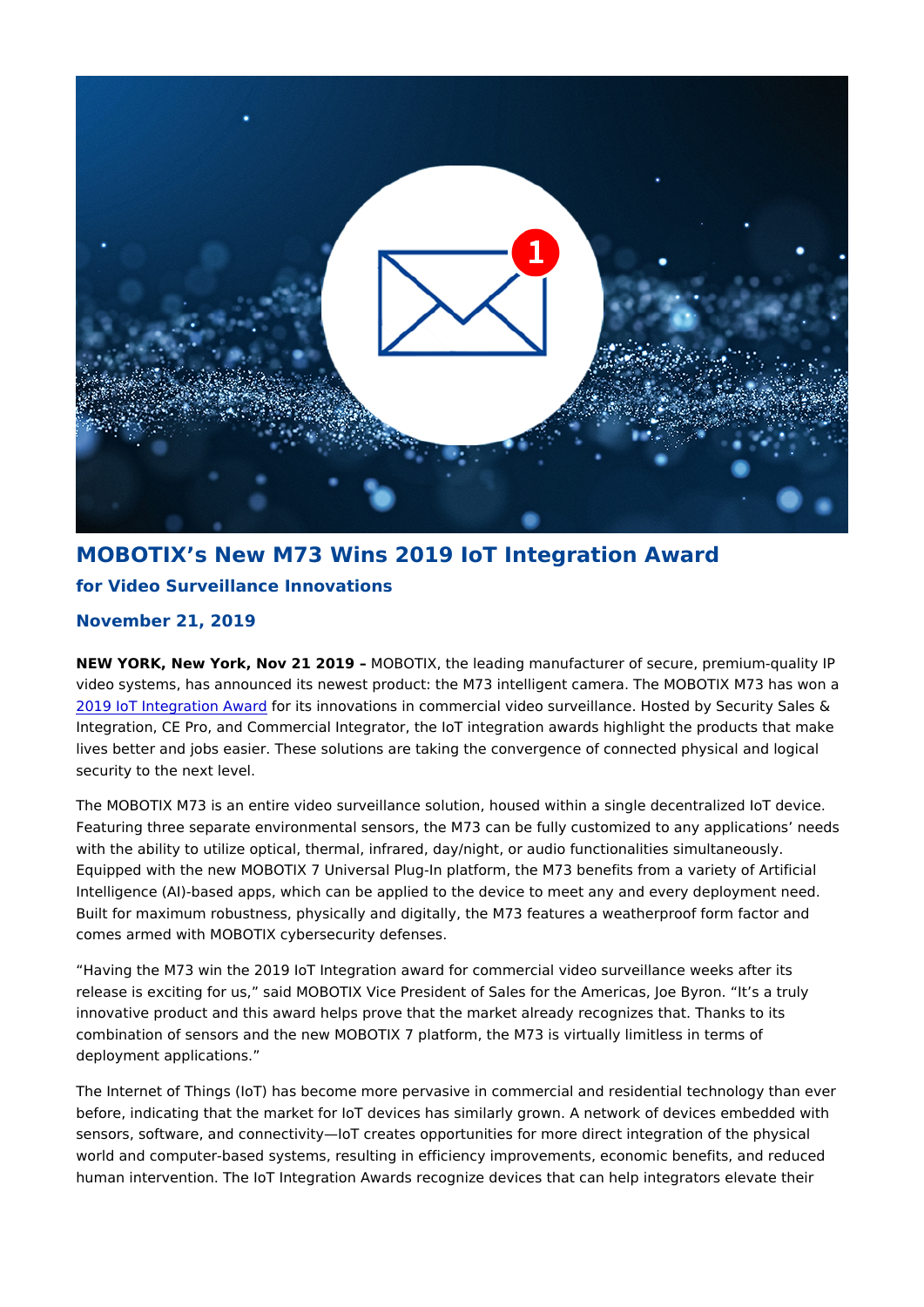offerings and create more intelligent systems.

To learn more about the new M73 and MOBOTIM o70, ovisitom

About MOBOTIX AG

MOBOTIX is a leading manufacturer of premium-quality, intelligent IP video systems innovative camera technologies and decentralized security solutions with the highest MOBOTIX was founded in 1999 and airsg basi betimany. MOBOTIX has an in-house researd development department, an in-house production facility in Germany, and operates d in New York, Dubai, Sydney, Paris, and Madrid. Customers worldwide trust the durab MOBOTIX hardware and software. The flexibility, built-in intelligence, and unparallel company s solutions are appreciated in many industries. MOBOTIX products and solu industries such as industrial manufacturing, retail, logistics, and healthcare. With st technology partnerships, the company will continue to expand its universal platform applications in the future.

For more information, visit uws wown. Immed cattix.com

Follow us on Linkted of  $\frac{1}{w}$  inkedin.com/company/mobotix-usa/

Follow us on Facebtook//www.facebook.com/mobotixusa

Follow us on T: whitt the perturbative r.com/MOBOTIX\_USA

Subscribe to our YouTubehtdtps:n/n/www.youtube.com/user/MobotixAG

Media Contacts:

Ashley Grabowski, Regional Marketing Manasonety. And machrowarsk, i@mobotix.com Agency: Maize Marketing, Inc., Savammamin Taho@t the ajzemarketing.com

MOBOTIX CORP **BEING A SET A SERVICE A SERVICE A SERVICE A SERVICE A SERVICE A SERVICE A SERVICE A SERVICE A SER** 80 Broad Street, Suite 702 Maize Marketing, Inc. New York, NY 10004 21031 Ventura Blvd. Phone: +1 (212) 385 6126 Woodland Hills, CA 91364 www.mobotix.com Phone: +1 (818) 849-5114 Public Relations www.maizemarketing.com